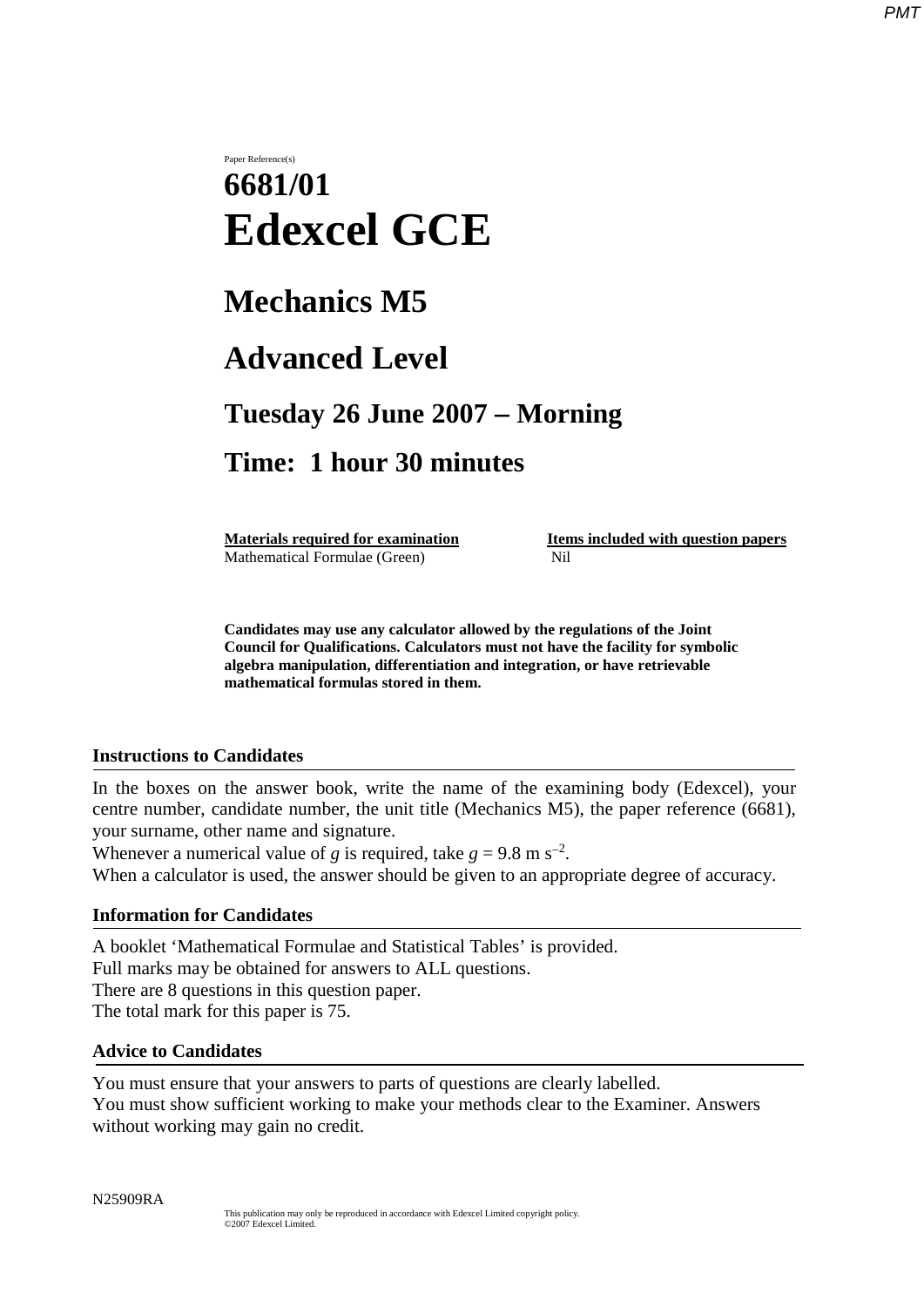- *PMT*
- **1.** A bead of mass 0.5 kg is threaded on a smooth straight wire. The only forces acting on the bead are a constant force  $(4\mathbf{i} + 7\mathbf{j} + 2\mathbf{k})$  N and the normal reaction of the wire. The bead starts from rest at the point *A* with position vector  $(i + 2j + 3k)$  m and moves to the point *B* with position vector  $(4\mathbf{i} + 3\mathbf{j} - 2\mathbf{k})$  m.

Find the speed of the bead when it reaches *B*.

**2.** At time *t* seconds, the position vector of a particle *P* is **r** metres, where **r** satisfies the differential equation

$$
\frac{\mathrm{d}^2\mathbf{r}}{\mathrm{d}t^2} + 3\frac{\mathrm{d}\mathbf{r}}{\mathrm{d}t} = \mathbf{0}.
$$

When  $t = 0$ , the velocity of *P* is  $(8i - 12j)$  m s<sup>-1</sup>.

Find the velocity of *P* when  $t = \frac{2}{3} \ln 2$ .

**3.** A uniform rod *AB*, of mass *m* and length 2*a*, is free to rotate about a fixed smooth axis which passes through *A* and is perpendicular to the rod. The rod has angular speed  $\omega$  when it strikes a particle *P* of mass *m* and adheres to it. Immediately before the rod strikes *P*, *P* is at rest and at a distance *x* from *A*. Immediately after the rod strikes *P*, the angular speed of the rod is  $\frac{3}{4} \omega$ .

Find *x* in terms of *a*.

**(7)**

**(4)**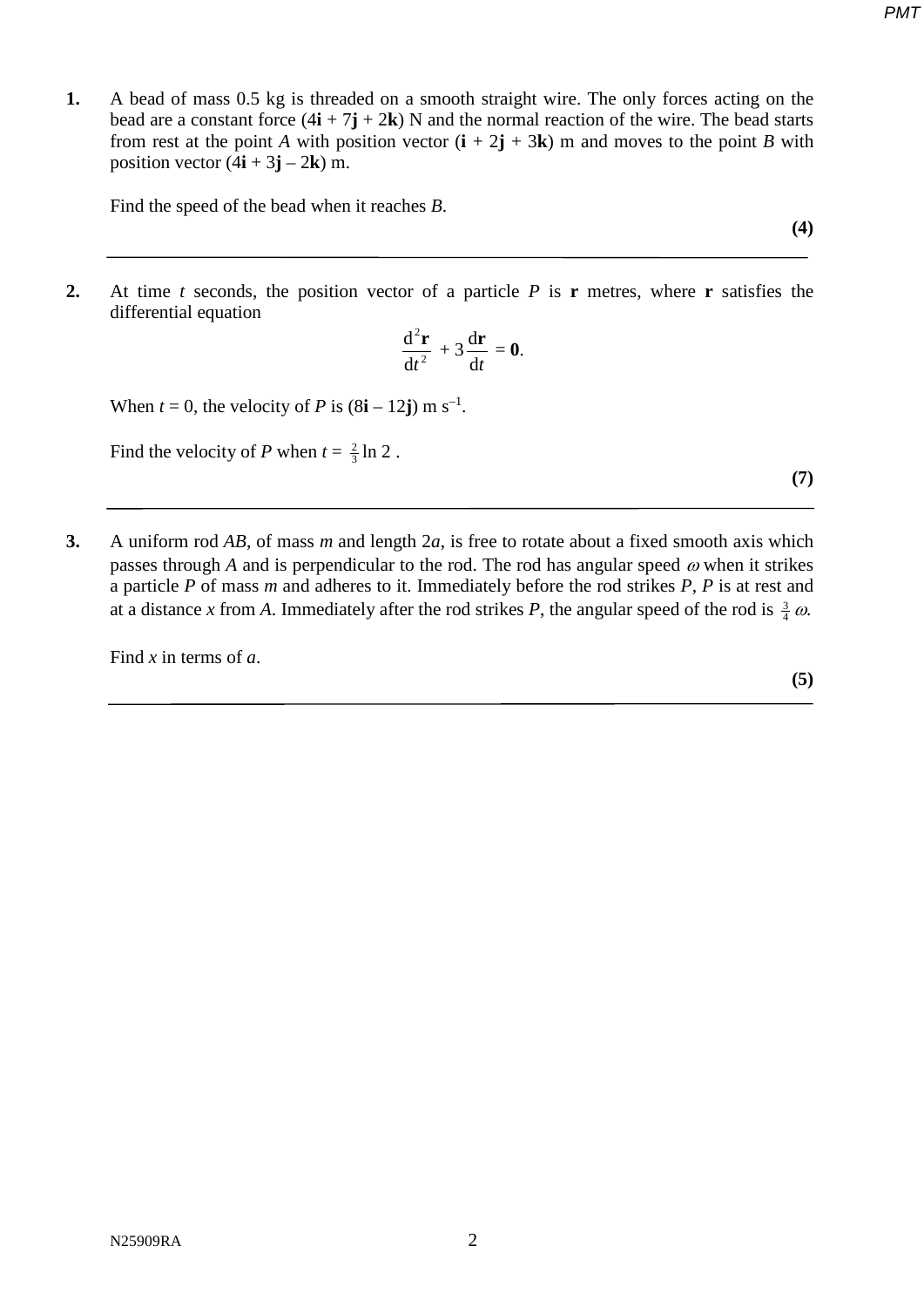

#### **Figure 1**

A region *R* is bounded by the curve  $y^2 = 4ax$  ( $y > 0$ ), the *x*-axis and the line  $x = a$  ( $a > 0$ ), as shown in Figure 1. A uniform solid *S* of mass *M* is formed by rotating *R* about the *x*-axis through 360°. Using integration, prove that the moment of inertia of *S* about the *x*-axis is  $\frac{4}{3}Ma^2$ .

(You may assume without proof that the moment of inertia of a uniform disc, of mass *m* and radius *r*, about an axis through its centre perpendicular to its plane is  $\frac{1}{2}mr^2$ .)

**(7)**

#### **5.** Two forces  $\mathbf{F}_1$  and  $\mathbf{F}_2$  act on a rigid body, where

 **N and** 

 **N.** 

**4.** 

The force  $\mathbf{F}_1$  acts at the point with position vector  $(\mathbf{i} - 2\mathbf{j})$  m, and the force  $\mathbf{F}_2$  acts at the point with position vector  $(3\mathbf{i} - \mathbf{k})$  m. The two forces are equivalent to a single force **F** acting at the point with position vector  $(i - k)$  m, together with a couple **G**.

| ( <i>a</i> ) Find <b>F</b> .         |            |
|--------------------------------------|------------|
|                                      | <b>(1)</b> |
| (b) Find the magnitude of $\bf{G}$ . |            |

**(8)**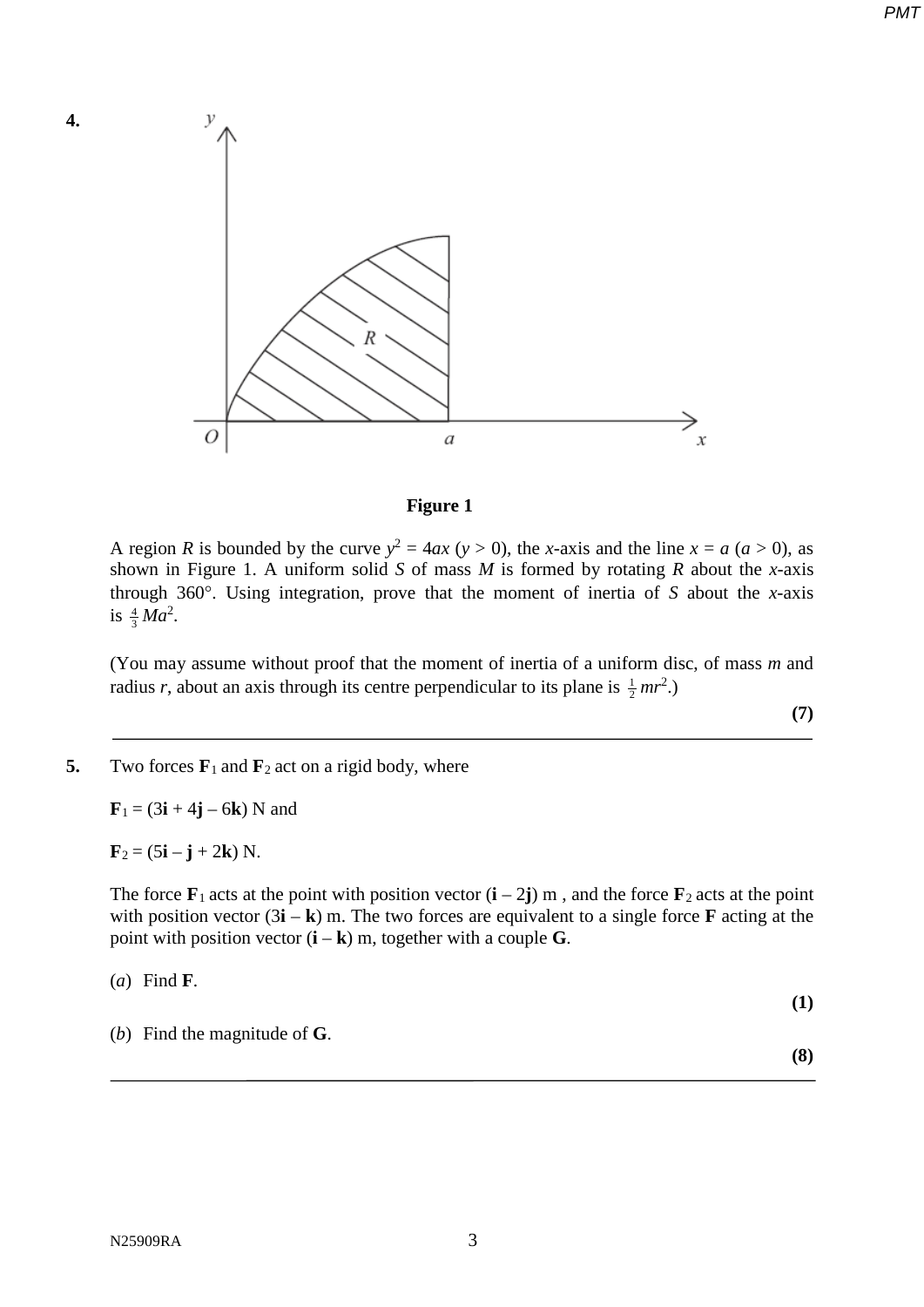*PMT*



**Figure 2**

A lamina *S* is formed from a uniform disc, centre *O* and radius 2*a*, by removing the disc of centre *O* and radius *a*, as shown in Figure 2. The mass of *S* is *M*.

(*a*) Show that the moment of inertia of *S* about an axis through *O* and perpendicular to its plane is  $\frac{5}{2}Ma^2$ .

The lamina is free to rotate about a fixed smooth horizontal axis *L*. The axis *L* lies in the plane of *S* and is a tangent to its outer circumference, as shown in Figure 2.

(*b*) Show that the moment of inertia of *S* about *L* is  $\frac{21}{4}Ma^2$ .

**(4)**

**(6)**

**(3)**

*S* is displaced through a small angle from its position of stable equilibrium and, at time  $t = 0$ , it is released from rest. Using the equation of motion of *S*, with a suitable approximation,

(*c*) find the time when *S* first passes through its position of stable equilibrium.

**7.** A motor boat of mass *M* is moving in a straight line, with its engine switched off, across a stretch of still water. The boat is moving with speed U when, at time  $t = 0$ , it develops a leak. The water comes in at a constant rate so that at time *t*, the mass of water in the boat is λ*t*. At time  $t$  the speed of the boat is  $v$  and it experiences a total resistance to motion of magnitude 2λ*v*.

(a) Show that 
$$
(M + \lambda t) \frac{dv}{dt} + 3\lambda v = 0
$$
.

(*b*) Show that the time taken for the speed of the boat to reduce to  $\frac{1}{2}U$  is  $\frac{M}{\lambda}(2^{\frac{1}{3}}-1)$ .

**(6)**

**(6)**

The boat sinks when the mass of water inside the boat is *M*.

(*c*) Show that the boat does not sink before the speed of the boat is  $\frac{1}{2}U$ .

**(2)**